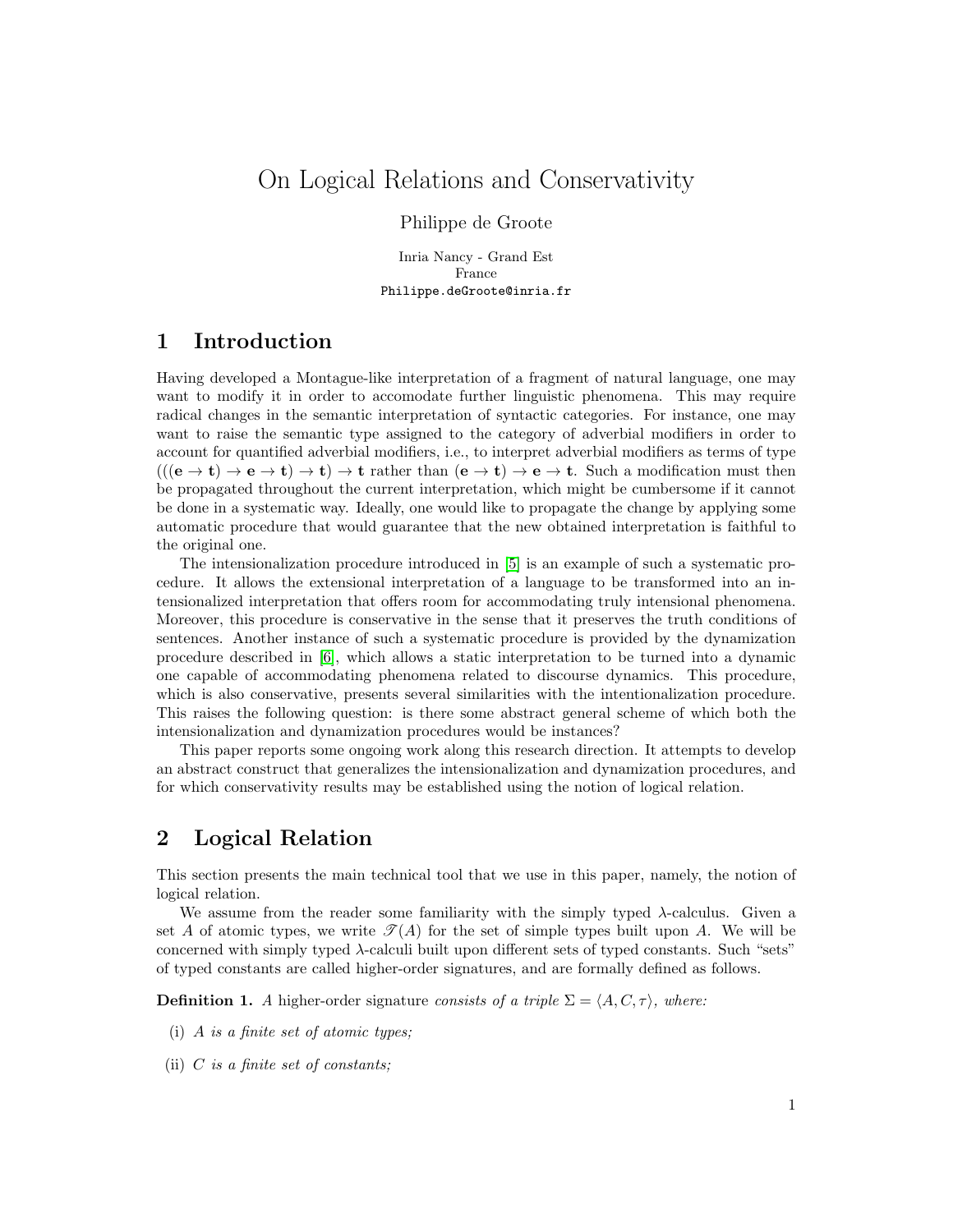(iii)  $\tau : C \to \mathcal{T}(A)$  is a function that assigns to each constant in C an implicative type in  $\mathcal{T}(A)$ .

Given a higher-order signature  $\Sigma = \langle A, C, \tau \rangle$ , we write  $\Lambda(\Sigma)$  for the set of simply typed λ-terms built upon Σ. Given a type  $\alpha \in \mathcal{T}(A)$ , we write  $\Lambda^{\alpha}(\Sigma)$  for the set of simply typed  $λ$ -terms of type  $α$  built upon  $Σ$ .

Given two sets of atomic types A and B, a map  $h : \mathcal{T}(A) \to \mathcal{T}(B)$  is called a type homomorphism when it satisfies the following condition:

$$
h(\alpha \to \beta) = h(\alpha) \to h(\beta)
$$

Similarly, given two signatures  $\Sigma_1$  and  $\Sigma_2$ , a map  $h : \Lambda(\Sigma_1) \to \Lambda(\Sigma_2)$  is called a term homomorphism when it satisfies the following conditions:

$$
h(x) = x \qquad h(\lambda x. t) = \lambda x. h(t) \qquad h(t u) = h(t) (h(u))
$$

The notions of type and term homomorphisms allow us to define the notion of a morphism between two signatures.

**Definition 2.** Let  $\Sigma_1 = \langle A_1, C_1, \tau_1 \rangle$  and  $\Sigma_2 = \langle A_2, C_2, \tau_2 \rangle$  be two higher-order signatures. A morphism  $H : \Sigma_1 \to \Sigma_2$  is defined to be a pair of maps  $\langle h_1, h_2 \rangle$  such that:

- (i)  $h_1 : \mathcal{T}(A_1) \to \mathcal{T}(A_2)$  is a type homomorphism;
- (ii)  $h_2: \Lambda(\Sigma_1) \to \Lambda(\Sigma_2)$  is a term homomorphism;
- (iii) For every  $\alpha \in \mathcal{T}(A_1)$ , and every  $t \in \Lambda^{\alpha}(\Sigma_1)$ , we have that  $h_2(t) \in \Lambda^{h_1(\alpha)}(\Sigma_2)$ .

For  $H = \langle h_1, h_2 \rangle$  such a morphism, we will write  $H(\alpha)$  and  $H(t)$  for  $h_1(\alpha)$  and  $h_2(t)$ , respectively.

Logical relations may be defined between  $\lambda$ -terms or between denotations of  $\lambda$ -terms. This corresponds to the distinction between the notions of syntactic and semantic logical relations [\[1\]](#page-9-2). In this paper, we adopt an intermediate standpoint: we define at the syntactic level a logical relation that has the flavor of a semantic logical relation. To this end, we introduce the notion of span.

**Definition 3.** A span is a tuple  $\langle \Sigma_0, \Sigma_1, \Sigma_2, F, G \rangle$  where

- (i)  $\Sigma_0$ ,  $\Sigma_1$ , and  $\Sigma_2$  are higher-order signatures;
- (ii)  $F : \Sigma_0 \to \Sigma_1$  is a morphism between  $\Sigma_0$  and  $\Sigma_1$ ;
- (iii)  $G: \Sigma_0 \to \Sigma_2$  is a morphism between  $\Sigma_0$  and  $\Sigma_2$ .



In the sequel of this paper, we will let  $\Sigma_0$ ,  $\Sigma_1$ , and  $\Sigma_2$  range over signatures, and we adopt the convention that  $A_i$ ,  $C_i$ , and  $\tau_i$  stand for the three respective components of  $\Sigma_i$ .

We are now in a position of giving our definition of a logical relation.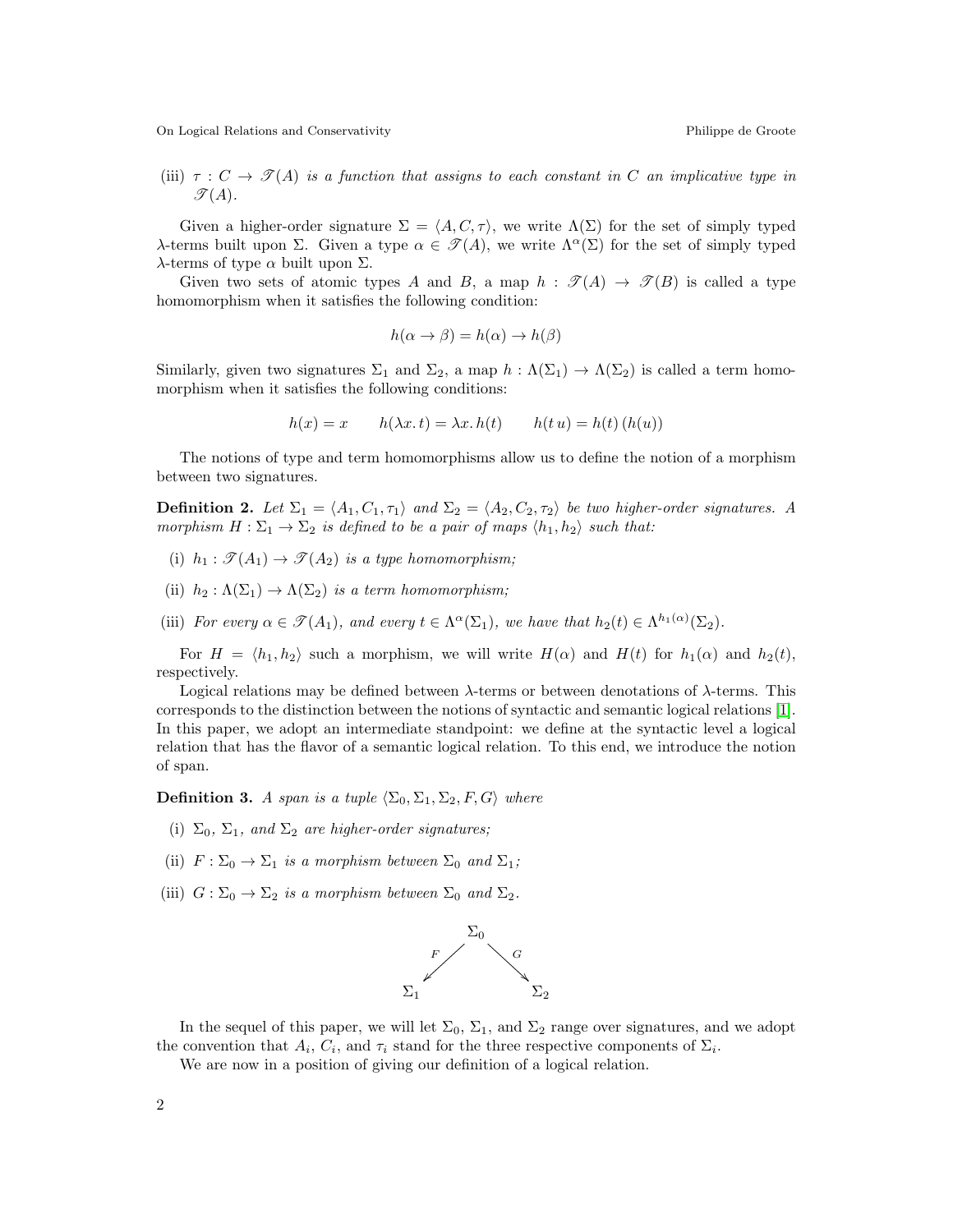**Definition 4.** Given a span  $\langle \Sigma_0, \Sigma_1, \Sigma_2, (\cdot), \overline{\langle \cdot \rangle} \rangle$ , a logical relation is defined to be a family of binary relations,  $R = \{R_{\alpha}\}_{{\alpha \in \mathcal{T}(A_0)}},$  such that:

(i) 
$$
R_{\alpha} \subset \Lambda^{\alpha^*}(\Sigma_1) \times \Lambda^{\overline{\alpha}}(\Sigma_2)
$$
, for  $\alpha \in \mathcal{T}(A_0)$ ;

(ii)  $t_1 R_{\alpha \to \beta} t_2$  iff  $\forall u_1 \in \Lambda^{\alpha^*}(\Sigma_1) . \forall u_2 \in \Lambda^{\overline{\alpha}}(\Sigma_2) . u_1 R_{\alpha} u_2 \Rightarrow (t_1 u_1) R_{\beta} (t_2 u_2)$ 

We will only be concerned with logical relations that are  $\beta\eta$ -closed, i.e., logical relations that obey the following definition.

**Definition 5.** A logical relation R defined on a span  $\langle\Sigma_0,\Sigma_1,\Sigma_2,$   $(\;\;)^*,\overline{(\;\;)}\rangle$  is said to be  $\beta\eta$ -closed if for every  $a \in A_0$ , every  $t_1, u_1 \in \Lambda^{a^*}(\Sigma_1)$  such that  $t_1 =_{\beta\eta} u_1$ , and every  $t_2, u_2 \in \Lambda^{\overline{a}}(\Sigma_2)$  such that  $t_2 =_{\beta n} u_2$ , if  $t_1 R_a t_2$  then  $u_1 R_a u_2$ .

In the above definition, the very property of  $\beta\eta$ -closure is only required at atomic type. The next lemma shows that this is indeed sufficient to ensure  $\beta\eta$ -closure at every type.

**Lemma 1.** Let R be a logical relation defined on a span  $\langle \Sigma_0, \Sigma_1, \Sigma_2, (\ \rangle^*, \overline{(\ })$ . If R is  $\beta\eta$ closed then for every  $\alpha \in \mathscr{T}(A_0)$ , every  $t_1, u_1 \in \Lambda^{\alpha^*}(\Sigma_1)$  such that  $t_1 =_{\beta\eta} u_1$ , and every  $t_2, u_2 \in \Lambda^{\overline{\alpha}}(\Sigma_2)$  such that  $t_2 =_{\beta\eta} u_2$ , if  $t_1 R_\alpha t_2$  then  $u_1 R_\alpha u_2$ .

*Proof.* The proof proceeds by structural induction on  $\alpha$ . If  $\alpha$  is atomic, the property holds by definition. Now, let  $\alpha \equiv \beta \to \gamma$ . For every  $v_1 \in \Lambda^{\beta^*}(\Sigma_1)$  and every  $v_2 \in \Lambda^{\overline{\beta}}(\Sigma_2)$  such that  $v_1 R_\beta v_2$ , one has  $(t_1 v_1) R_\gamma (t_2 v_2)$ . Then, by induction hypothesis,  $(u_1 v_1) R_\gamma (u_2 v_2)$ , which establishes  $u_1 R_{\beta \to \gamma} u_2$ . П

We now state and prove a version of the so-called fundamental theorem of logical relations.

**Proposition 1.** Let  $\langle \Sigma_0, \Sigma_1, \Sigma_2, (\rangle^*, \overline{()})$  be a span, and let R be a  $\beta\eta$ -closed logical relation defined on this span such that  $c^* R_{\tau_0(c)} \bar{c}$ , for every  $c \in C_0$ . Let  $t \in \Lambda^{\alpha}(\Sigma_0)$  be a  $\lambda$ -term whose free variables are among  $x_1, \ldots, x_n$  of types  $\alpha_1, \ldots, \alpha_n$ , respectively. Let  $u_{11} \in \Lambda^{\alpha_1^*}(\Sigma_1), \ldots, u_{1n} \in \Lambda^{\alpha_n^*}(\Sigma_1), u_{21} \in \Lambda^{\overline{\alpha_1}}(\Sigma_2), \ldots, u_{2n} \in \Lambda^{\overline{\alpha_n}}(\Sigma_2)$  be such that  $u_{11} R_{\alpha_1} u_{21}$ ,  $\ldots$ ,  $u_{1n} R_{\alpha_n} u_{2n}$ . Then,

$$
t^*[x_1 := u_{11}, \dots, x_n := u_{1n}] R_\alpha \overline{t}[x_1 := u_{21}, \dots, x_n := u_{2n}].
$$

Proof. The proof proceeds by structural induction on t.

Let  $t \equiv c$  be a constant.

 $c^* R_{\tau_0(c)} \bar{c}$  holds by hypothesis.

Let  $t \equiv x_i$  be a variable.

We have:

$$
t^*[x_1 := u_{11}, \dots, x_n := u_{1n}]
$$
  
\n
$$
= x_i^*[x_1 := u_{11}, \dots, x_n := u_{1n}]
$$
  
\n
$$
= x_i[x_1 := u_{11}, \dots, x_n := u_{1n}]
$$
  
\n
$$
= x_i[x_1 := u_{11}, \dots, x_n := u_{1n}]
$$
  
\n
$$
= u_{1i}
$$
  
\n
$$
= u_{2i}
$$
  
\n
$$
t[x_1 := u_{21}, \dots, x_n := u_{2n}]
$$
  
\n
$$
= x_i[x_1 := u_{21}, \dots, x_n := u_{2n}]
$$
  
\n
$$
= u_{2i}
$$

Then,  $u_{1i} R_{\alpha_i} u_{2i}$  by hypothesis.

Let  $t \equiv \lambda x \cdot t_1$  be a  $\lambda$ -abstraction.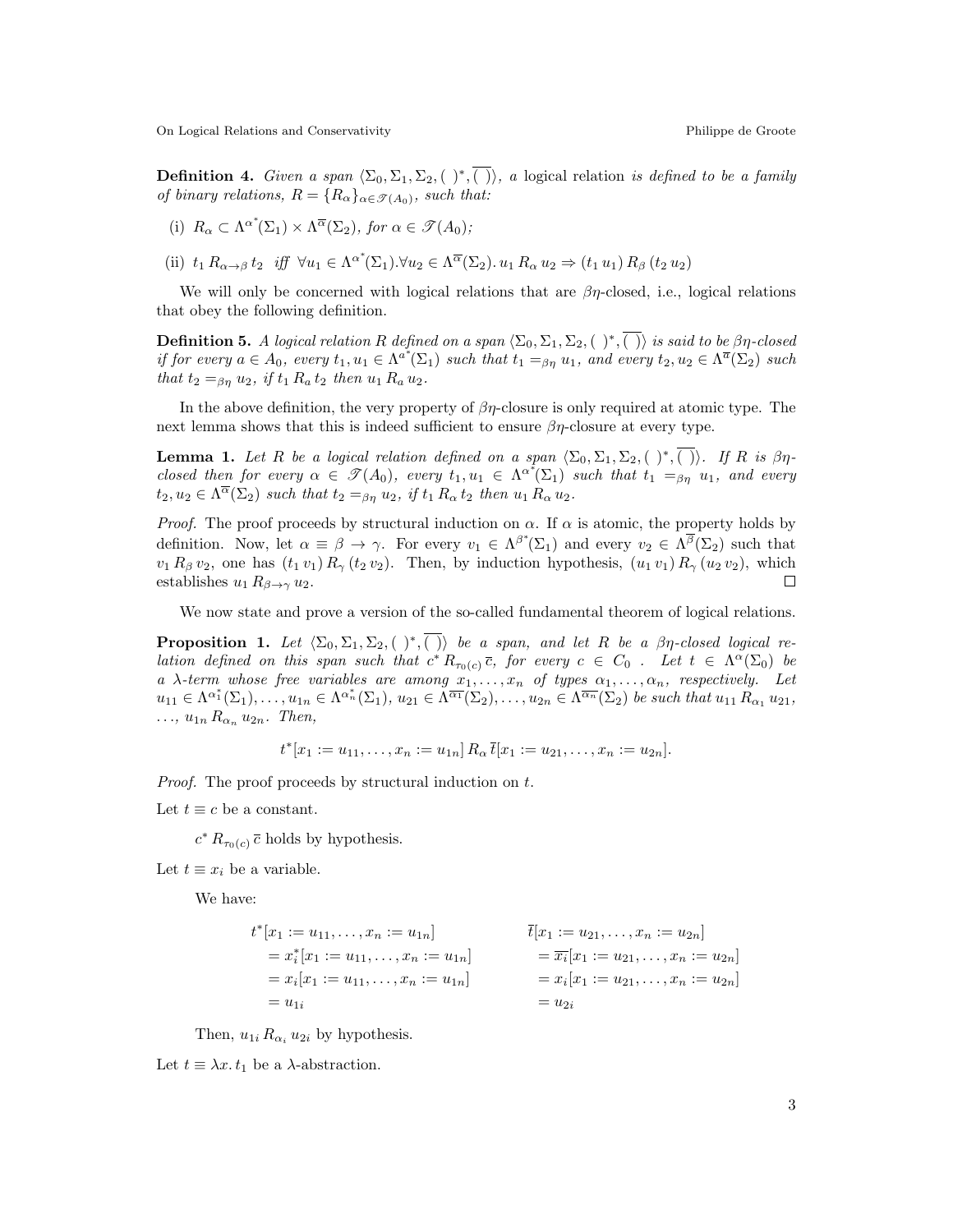In this case, there exist  $\beta$  and  $\gamma$  such that  $\alpha \equiv \beta \rightarrow \gamma$ . Then, by induction hypothesis, for every  $u_1 \in \Lambda^{\beta^*}(\Sigma_1)$  and every  $u_2 \in \Lambda^{\overline{\beta}}(\Sigma_2)$  such that  $u_1 R_\beta u_2$ , we have:

$$
t_1^*[x_1 := u_{11}, \ldots, x_n := u_{1n}, x := u_1] R_\gamma \overline{t_1}[x_1 := u_{21}, \ldots, x_n := u_{2n}, x := u_2].
$$

Hence, because R is  $\beta\eta$ -closed:

$$
(\lambda x. t_1^*[x_1 := u_{11}, \dots, x_n := u_{1n}]) u_1 R_\gamma (\lambda x. \overline{t_1}[x_1 := u_{21}, \dots, x_n := u_{2n}]) u_2.
$$

Consequently,

$$
(\lambda x. t_1^*)[x_1 := u_{11}, \dots, x_n := u_{1n}] u_1 R_\gamma (\lambda x. \overline{t_1})[x_1 := u_{21}, \dots, x_n := u_{2n}] u_2,
$$

which establishes:

$$
\lambda x. t_1^*[x_1 := u_{11}, \dots, x_n := u_{1n}] R_{\beta \to \gamma} \lambda x. \overline{t_1}[x_1 := u_{21}, \dots, x_n := u_{2n}].
$$

Let  $t \equiv t_1 t_2$  be an application.

In this last case, there exists  $\beta$  such that  $t_1$  is of type  $\beta \to \alpha$  and  $t_2$  is of type  $\beta$ . Then, by induction hypothesis:

$$
t_1^*[x_1 := u_{11}, \dots, x_n := u_{1n}] R_{\beta \to \alpha} \overline{t_1}[x_1 := u_{21}, \dots, x_n := u_{2n}]
$$

and

$$
t_2^*[x_1 := u_{11}, \ldots, x_n := u_{1n}] R_\beta \overline{t_2}[x_1 := u_{21}, \ldots, x_n := u_{2n}].
$$

Hence, because  $R$  is logical:

$$
(t_1 t_2)^*[x_1 := u_{11}, \dots, x_n := u_{1n}] R_\alpha \overline{(t_1 t_2)} [x_1 := u_{21}, \dots, x_n := u_{2n}].
$$

 $\Box$ 

In the case of closed  $\lambda$ -terms, we obtain the following corollary.

<span id="page-3-0"></span>**Corollary 1.** Let  $\langle \Sigma_0, \Sigma_1, \Sigma_2, (\cdot) \ast, \overline{(\cdot)} \rangle$  be a span, and let R be a  $\beta\eta$ -closed logical relation defined on this span such that  $c^* R_{\tau_0(c)} \overline{c}$ , for every  $c \in C_0$ . Let  $t \in \Lambda^{\alpha}(\Sigma_0)$  be a closed  $\lambda$ -term. Then,

$$
t^*\,R_\alpha\,\overline{t}.
$$

## 3 Embedding and Projection

Throughout this section, we assume the existence of a span  $\langle \Sigma_0, \Sigma_1, \Sigma_2, (\cdot)^\ast, \overline{(\cdot)} \rangle$ . One may think of it as modelling the following situation:

- a  $\lambda$ -term  $t \in \Lambda(\Sigma_0)$  corresponds to the logical form of some natural language utterance;
- $t^* \in \Lambda(\Sigma_1)$  corresponds to the current (semantic) interpretation of t;
- $\overline{t} \in \Lambda(\Sigma_2)$  corresponds to the new intended interpretation of t.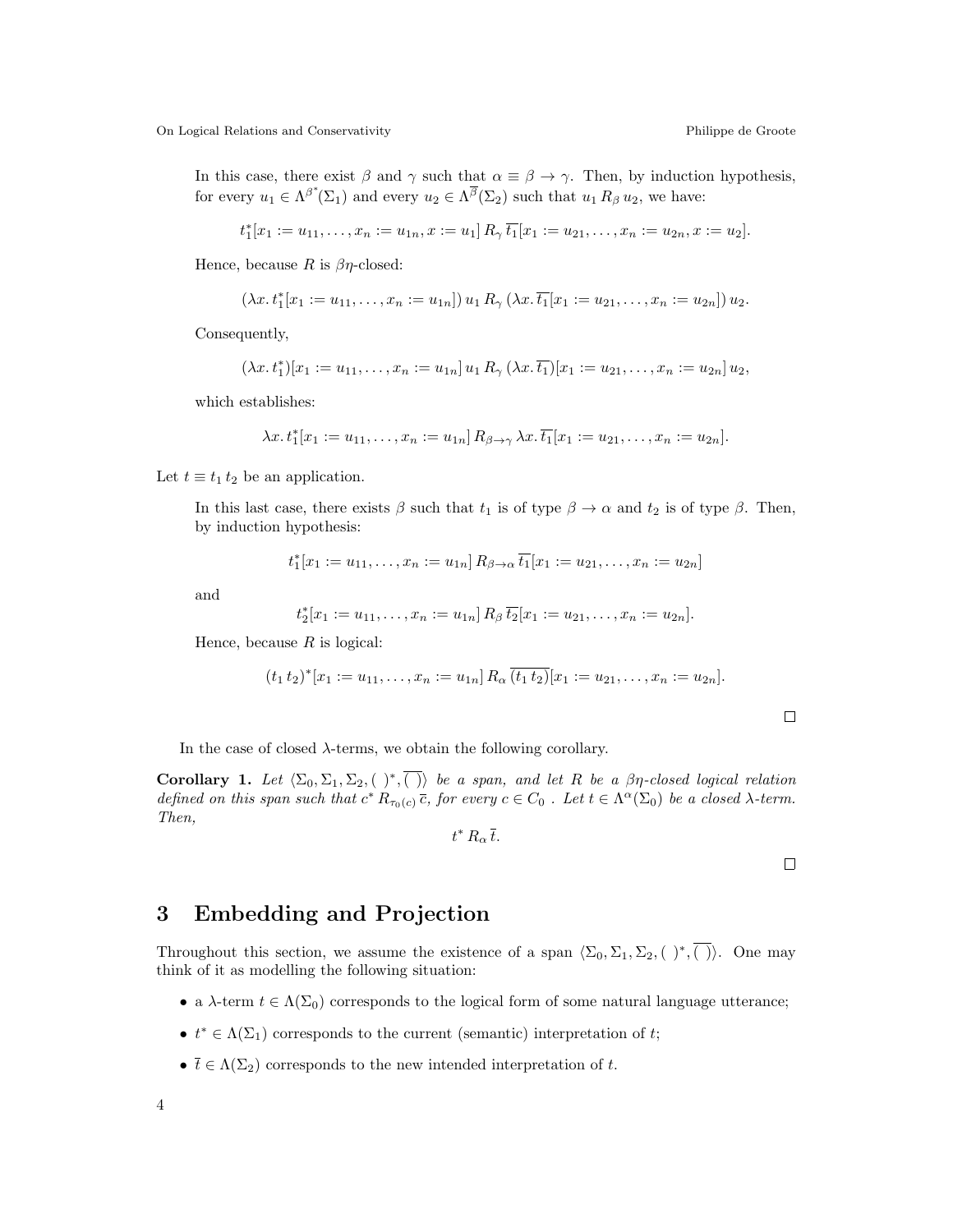With this picture in mind, the kind of conservativity properties we are seeking must ensure that the new interpretation  $\overline{\phi}$  of a sentence  $\phi$  is valid if and only if its current interpretation  $\phi^*$ is.

Our goal is to establish such conservativity properties by using logical relations. Corollary [1](#page-3-0) ensures that the two interpretations of a sentence (i.e.,  $\phi^*$  and  $\overline{\phi}$ ) will be logically related provided that the interpretations of the constants of  $\Sigma_0$  are logically related. In order to ensure this latter property, we construct a procedure that allows a term of type  $\alpha^*$  to be transformed into a term of type  $\bar{\alpha}$  in such a way that the original term and its transform are logically related. To this end, we define a family of embedding functions,  $\{\mathbb{E}_{\alpha}\}_{{\alpha \in \mathscr{T}(A_0)}},$  and a family of projection functions,  $\{\mathbb{P}_{\alpha}\}_{{\alpha \in \mathscr{T}(A_0)}}$ . These functions are typable with the following types:

$$
\begin{aligned} \mathbb{E}_\alpha\,:\, \mathrm{T}\alpha^*\rightarrow \overline{\alpha}\\ \mathbb{P}_\alpha\,:\, \overline{\alpha}\rightarrow \mathrm{T}\alpha^* \end{aligned}
$$

where T is a type transformer coming with three operations:  $\mathsf{U}, \bullet$  (written as an infix operator), and C. These operations are assigned the following type schemes:

$$
U : \alpha \to T\alpha
$$
  
\n•  $: T(\alpha \to \beta) \to T\alpha \to T\beta$   
\nC  $: (\alpha \to T\beta) \to T(\alpha \to \beta)$ 

In addition, they obey the following laws:

$$
(\mathsf{U}\,f)\bullet(\mathsf{U}\,a)=\mathsf{U}\,(f\,a)\tag{C1}
$$

$$
C(\lambda x. U(f x)) = U f \tag{C2}
$$

The embedding and projection functions are defined by induction on the types in  $\mathcal{T}(A_0)$ . For every atomic type  $a \in A_0$ , we assume the existence of an embedding  $\mathbb{E}_a$  and a projection  $\mathbb{P}_a$  such that:

$$
\mathbb{P}_{a}\left(\mathbb{E}_{a}\left(\mathsf{U}\,t\right)\right)=\mathsf{U}\,t\tag{C3}
$$

Then, at functional type, the embedding and the projection functions are defined by means of the following equations:

$$
\mathbb{E}_{\alpha \to \beta} t = \lambda x^{\overline{\alpha}} \cdot \mathbb{E}_{\beta} (t \bullet (\mathbb{P}_{\alpha} x))
$$

$$
\mathbb{P}_{\alpha \to \beta} t = C (\lambda x^{\alpha^*} \cdot \mathbb{P}_{\beta} (t (\mathbb{E}_{\alpha} (U x))))
$$

We may now define an operation, say  $\mathsf{T}$ , that allows a term of type  $\alpha^*$  to be transformed into a term of type  $\overline{\alpha}$ :

$$
\mathsf{T} t = \mathbb{E}_{\alpha} \left( \mathsf{U} t \right)
$$

As we said, we want t and  $(Tt)$  to be somehow logically related. For this purpose, we define the following relation, which is logical by construction.

$$
t_1 \prec_a t_2 \text{ iff } t_2 =_{\beta\eta} \mathbb{E}_a (U t_1), \text{ for } a \in A_0
$$
  

$$
t_1 \prec_{\alpha \to \beta} t_2 \text{ iff } \forall u_1 \in \Lambda^{\alpha^*}(\Sigma_1). \forall u_2 \in \Lambda^{\overline{\alpha}}(\Sigma_2). u_1 \prec_{\alpha} u_2 \Rightarrow (t_1 u_1) \prec_{\beta} (t_2 u_2)
$$

The next proposition is the main technical result of this paper. It will be used in the next section when establishing conservativity results.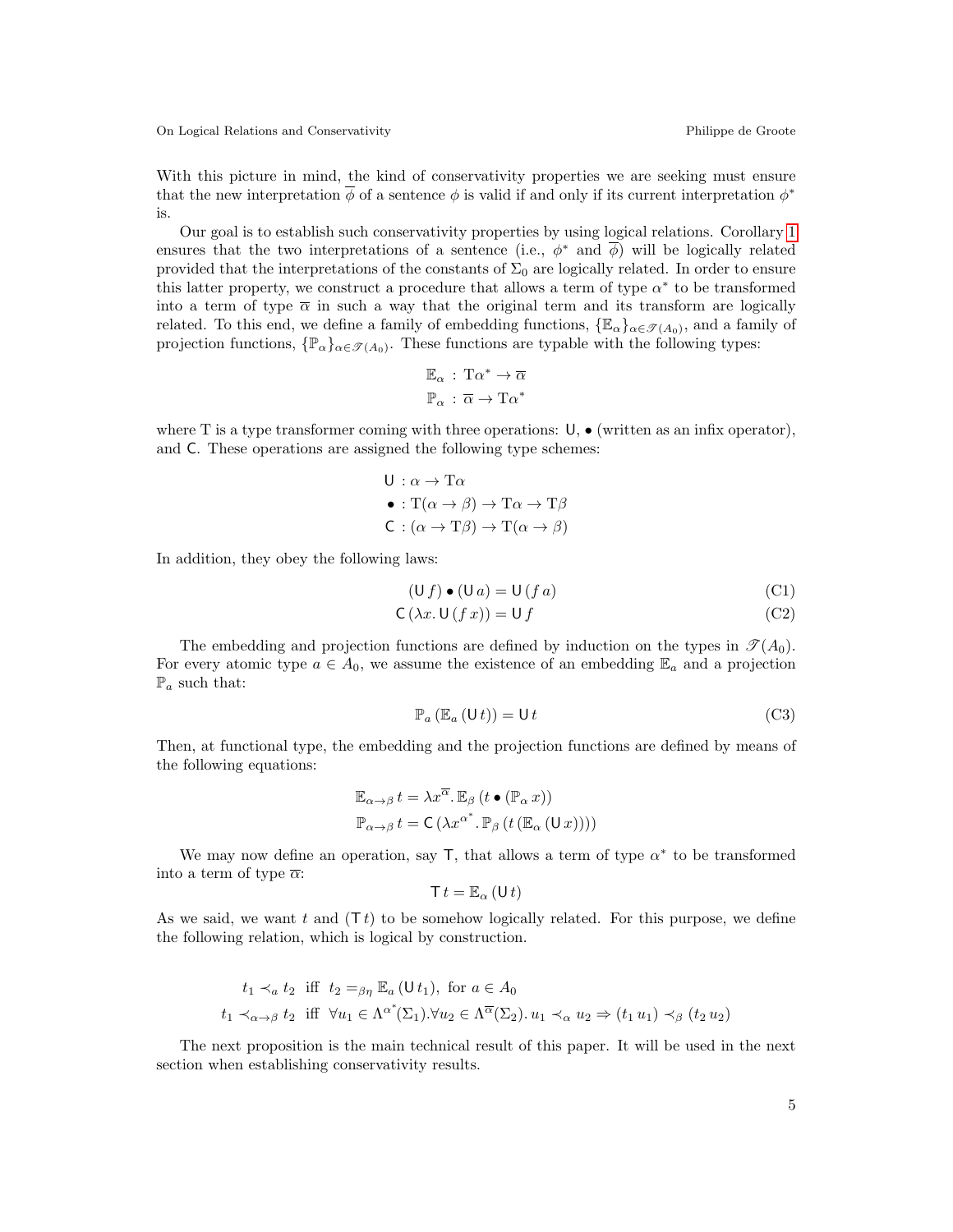<span id="page-5-0"></span>**Proposition 2.** Let  $t_1 \in \Lambda^{\alpha^*}(\Sigma_1)$  and  $t_2 \in \Lambda^{\overline{\alpha}}(\Sigma_2)$ . The following properties hold:

- (i) If  $t_2 =_{\beta\eta} \mathbb{E}_{\alpha}$  (U $t_1$ ) then  $t_1 \prec_{\alpha} t_2$ .
- (ii) If  $t_1 \prec_\alpha t_2$  then  $\mathbb{P}_\alpha t_2 =_{\beta\eta} \mathsf{U} t_1$ .

*Proof.* The proof proceeds by structural induction on  $\alpha$ .

Let  $\alpha$  be atomic.

- (i) We have that  $t_1 \prec_\alpha t_2$  by definition of  $\prec$ .
- (ii) By definition of  $\prec$ , we have that  $t_2 =_{\beta\eta} \mathbb{E}_{\alpha} (\mathsf{U} t_1)$ . Hence,

$$
\mathbb{P}_{\alpha} t_2 =_{\beta \eta} \mathbb{P}_{\alpha} (\mathbb{E}_{\alpha} (U t_1))
$$
  
=  $\beta \eta U t_1$  (by C3)

Let  $\alpha \equiv \beta \rightarrow \gamma$ .

(i) Let  $u_1 \prec_{\beta} u_2$ .

$$
t_2 u_2 = \mathbb{E}_{\beta \to \gamma} (U t_1) u_2
$$
  
\n
$$
= (\lambda x^{\overline{\beta}} \cdot \mathbb{E}_{\gamma} ((U t_1) \bullet (\mathbb{P}_{\beta} x))) u_2
$$
  
\n
$$
\to_{\beta} \mathbb{E}_{\gamma} ((U t_1) \bullet (\mathbb{P}_{\beta} u_2))
$$
  
\n
$$
=_{\beta \eta} \mathbb{E}_{\gamma} ((U t_1) \bullet (U u_1))
$$
 (by induction hypothesis ii)  
\n
$$
=_{\beta \eta} \mathbb{E}_{\gamma} (U (t_1 u_1))
$$
 (by C1)

Hence, by induction hypothesis i, we obtain

$$
(t_1 u_1) \prec_\gamma (t_2 u_2),
$$

which establishes

$$
t_1 \prec_\gamma t_2.
$$

(ii) By induction hypothesis i, we have that  $x \prec_{\beta} (\mathbb{E}_{\beta} (Ux))$ . Consequently,

$$
(t_1 x) \prec_\gamma (t_2 (\mathbb{E}_{\beta} (U x))).
$$

Then, we have:

$$
\mathbb{P}_{\beta \to \gamma} t_2 = \mathsf{C} \left( \lambda x^{\beta^*}. \mathbb{P}_{\gamma} \left( t_2 \left( \mathbb{E}_{\beta} \left( \mathsf{U} \, x \right) \right) \right) \right)
$$
\n
$$
=_{\beta \eta} \mathsf{C} \left( \lambda x^{\beta^*}. \mathsf{U} \left( t_1 \, x \right) \right) \qquad \text{(by induction hypothesis ii)}
$$
\n
$$
=_{\beta \eta} \mathsf{U} \, t_1 \qquad \text{(by C2)}
$$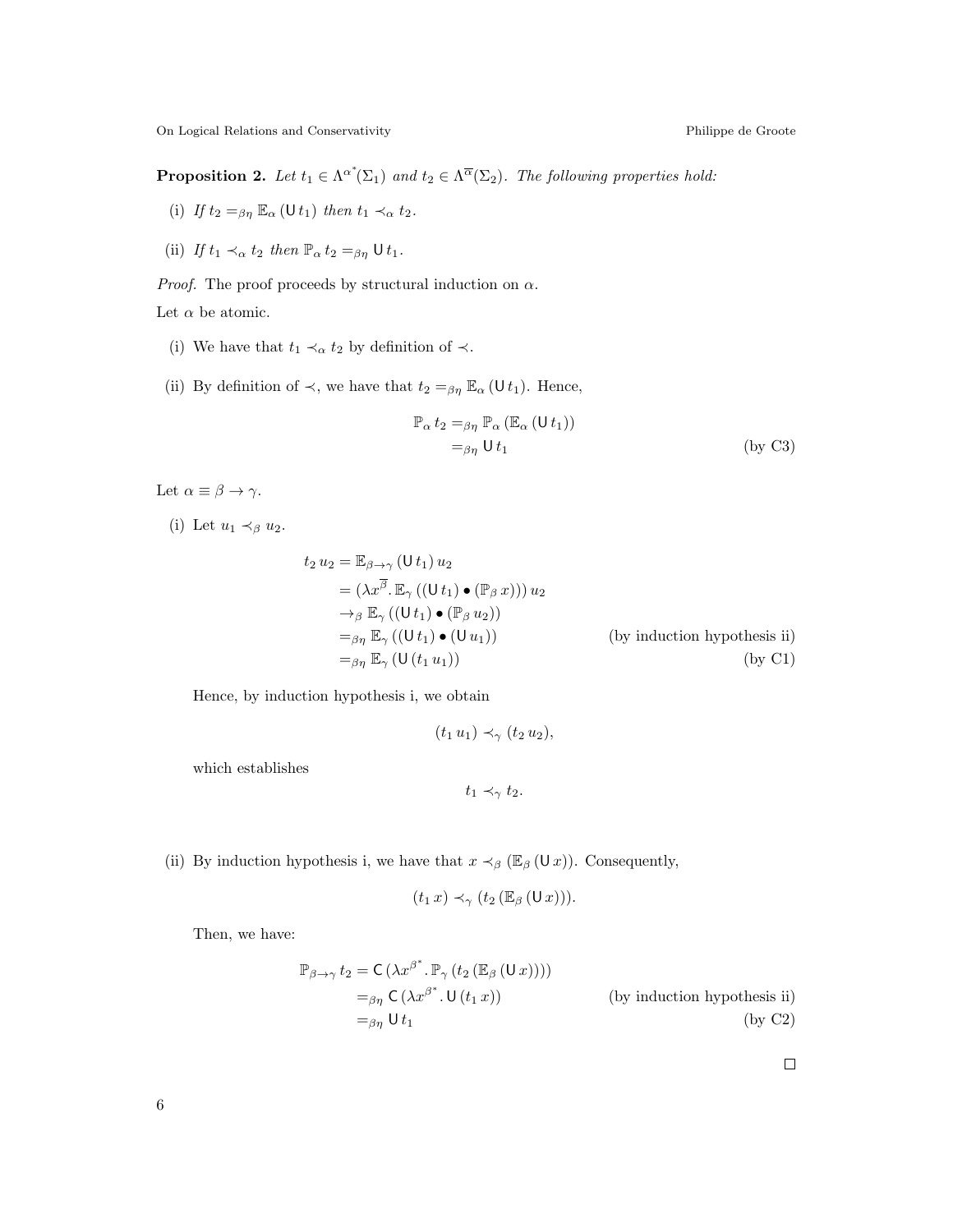# 4 Applications

#### 4.1 Intensionalization

As a first application, we show that the intensionalization procedure defined in [\[5\]](#page-9-0) may be obtained as an instance of the general scheme we have developed in the previous section.

We consider as given a signature  $\Sigma_0 = \langle A_0, C_0, \tau_0 \rangle$ , where  $A_0 = {\mathbf{e}, \mathbf{t}}$ . This signature must be thought of as specifying an object language used for expressing the Montague semantics of some extensional fragment of natural language. We also consider as given a subset  $C_r \subset$  $C_0$ . Intuitively, this subset corresponds to the rigid constants, that is the constants whose interpretations do not vary from one possible world to another.

We then construct two signatures,  $\Sigma_1 = \langle A_1, C_1, \tau_1 \rangle$  and  $\Sigma_2 = \langle A_2, C_2, \tau_2 \rangle$  as follows:

$$
A_1 = \{e, \mathbf{t}, \mathbf{s}\}
$$
  
\n
$$
C_1 = C_0 \cup \{i\}
$$
  
\n
$$
\tau_1(c) = \begin{cases} \n\mathbf{s} & \text{if } c = 1 \\ \n\tau_0(c) & \text{if } c \in C_r \\ \n(\mathbf{s} \to \tau_0(c)) & \text{if } c \notin C_r \n\end{cases}
$$
  
\n
$$
A_2 = \{e, \mathbf{t}, \mathbf{s}\}
$$
  
\n
$$
C_2 = C_0
$$
  
\n
$$
\tau_2(c) = \begin{cases} \n\tau_0(c) & \text{if } c \in C_r \\ \n(\mathbf{s} \to \tau_0(c)) & \text{if } c \notin C_r \n\end{cases}
$$

We define a first morphism,  $( )^*$ , from  $\Sigma_0$  to  $\Sigma_1$ :

$$
\mathbf{e}^* = \mathbf{e}
$$
  
\n
$$
\mathbf{t}^* = \mathbf{t}
$$
  
\n
$$
c^* = \begin{cases} c \text{ if } c \in C_r \\ (c \text{i}) \text{ if } c \notin C_r \end{cases}
$$

Finally, we define a second morphism,  $\overline{()}$ , from  $\Sigma_0$  to  $\Sigma_2$ :

$$
\begin{aligned}\n\overline{\mathbf{e}} &= \mathbf{s} \to \mathbf{e} \\
\overline{\mathbf{t}} &= \mathbf{s} \to \mathbf{t} \\
\overline{c} &= \mathbb{E}_{\tau_0(c)} \left( \mathsf{U} \, c^* \right)\n\end{aligned}
$$

where the primitives that are needed for defining the embedding and projection operators are defined as follows:

| $T\alpha = \mathbf{s} \rightarrow \alpha$          | $\mathbb{E}_{\mathbf{e}} t = t$ |
|----------------------------------------------------|---------------------------------|
| $U t = \lambda i \cdot t[i := i]$                  | $\mathbb{E}_{\mathbf{t}} t = t$ |
| $t \bullet u = \lambda i \cdot t \, i \, (u \, i)$ | $\mathbb{P}_{\alpha} t = t$     |
| $C t = \lambda i x. t x i$                         | $\mathbb{P}_{\mathbf{t}} t = t$ |

One can easily verify that Conditions  $(C1)$ ,  $(C2)$ , and  $(C3)$  are satisfied. In the case of  $(C1)$ , for instance, we have:

$$
(\mathsf{U} \, t) \bullet (\mathsf{U} \, u) = \lambda i. \, \mathsf{U} \, t \, i \, (\mathsf{U} \, u \, i)
$$
\n
$$
\rightarrow_{\beta} \lambda i. \, t[i := i] \, (\mathsf{U} \, u \, i)
$$
\n
$$
\rightarrow_{\beta} \lambda i. \, t[i := i] \, (u[i := i])
$$
\n
$$
= \lambda i. \, (t \, u)[i := i]
$$
\n
$$
= \mathsf{U} \, (t \, u)
$$

7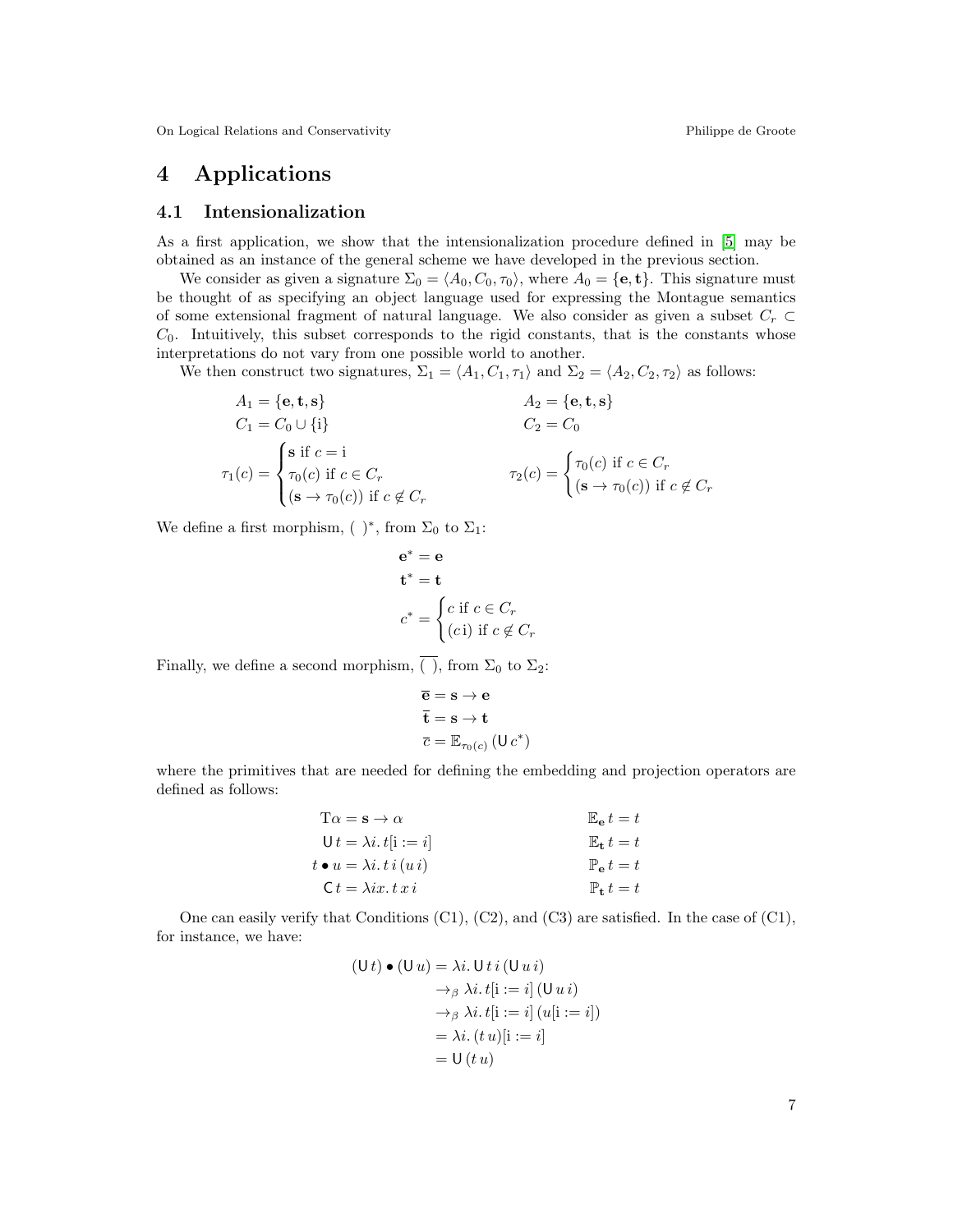Now, by Proposition [2,](#page-5-0) we have  $c^* \prec_{\tau_0(c)} \overline{c}$  for every  $c \in C_0$ . Consequently, by Corollary [1,](#page-3-0) we have  $t^* \prec_\alpha \overline{t}$  for every closed term  $t \in \Lambda^\alpha(\Sigma_0)$ . In particular, for every sentence  $\phi$  (i.e., every closed term of type **t**), we have that  $\overline{\phi} =_{\beta\eta} \lambda i. \phi^*[\mathbf{i} := i]$ . Consequently,  $\overline{\phi}$  denotes  $\lambda a. 1$ if and only if  $\phi^*$  denotes 1 for every possible valuation of i. This establishes the conservativity of the intensional interpretation over the extensional one.

#### 4.2 Dynamization

A second instance of our general scheme is the dynamization procedure given in [\[6\]](#page-9-1). This procedure is based on the continuation-based approach to dynamics introduced in [\[4\]](#page-9-3). Accordingly, dynamic propositions are seen as terms of type  $c \to (c \to t) \to t$ , where c is the type of the discourse contexts, and  $(c \to t)$  is the type of the discourse continuations.

Here again, we consider as given a signature  $\Sigma_0 = \langle A_0, C_0, \tau_0 \rangle$ , with  $A_0 = \{e, t\}$ . We then take  $\Sigma_1$  to be  $\Sigma_0$ , and ( )<sup>\*</sup> to be the identity.

As for  $\Sigma_2$ , it consists of  $\Sigma_0$  enriched with a set  $C_d$  of dynamic primitives. Accordingly, we have:

$$
A_2 = \{e, t, c\}
$$
  
\n
$$
C_2 = C_0 \cup C_d
$$
  
\n
$$
\tau_2(c) = \tau_0(c) \text{ for every } c \in C_0
$$

We leave  $C_d$  unspecified. Nevertheless, we require the existence of a constant nil  $\in C_d$ , such that  $\tau_2(\text{nil}) = \text{c}$ . Intuitively, nil stands for the empty context.

Finally, the morphism ( ) from  $\Sigma_0$  to  $\Sigma_2$  is defined as follows:

$$
\begin{aligned} & \overline{\mathbf{e}} = \mathbf{e} \\ & \overline{\mathbf{t}} = \mathbf{c} \rightarrow (\mathbf{c} \rightarrow \mathbf{t}) \rightarrow \mathbf{t} \\ & \overline{c} = \mathbb{E}_{\tau_0(c)} \left( \mathsf{U} \, c^* \right) \end{aligned}
$$

where the needed primitives are defined as follows:

| $T\alpha = \mathbf{c} \to \alpha$                    | $\mathbb{E}_{\mathbf{e}} t = t$ nil                                               |
|------------------------------------------------------|-----------------------------------------------------------------------------------|
| $Ut = \lambda c, t$                                  | $\mathbb{E}_{\mathbf{t}} t = \lambda ck. (t c) \wedge (k c)$                      |
| $t \bullet u = \lambda c \cdot t \cdot c(u \cdot c)$ | $\mathbb{P}_{\mathbf{e}}t = \lambda c \cdot t$                                    |
| $C t = \lambda c x. t x c$                           | $\mathbb{P}_{\mathbf{t}} t = \lambda c \cdot t c (\lambda c \cdot \mathbf{true})$ |

A conservativity result may then be established along the same lines as in the case of intensionalization.

It is to be noted, however, that the dynamization procedure given in [\[6\]](#page-9-1) uses the above general scheme for dynamizing all the constants but the logical connectives, for which special translations are given. Dynamic conjunction, for instance, is defined as follows:

$$
\overline{\wedge} = \lambda abek. \, a \, e \, (\lambda e. \, b \, e \, k)
$$

Consequently, in order to establish the conservativity result, it must be shown "by hand" that the logical connectives are logically related to their dynamic interpretations.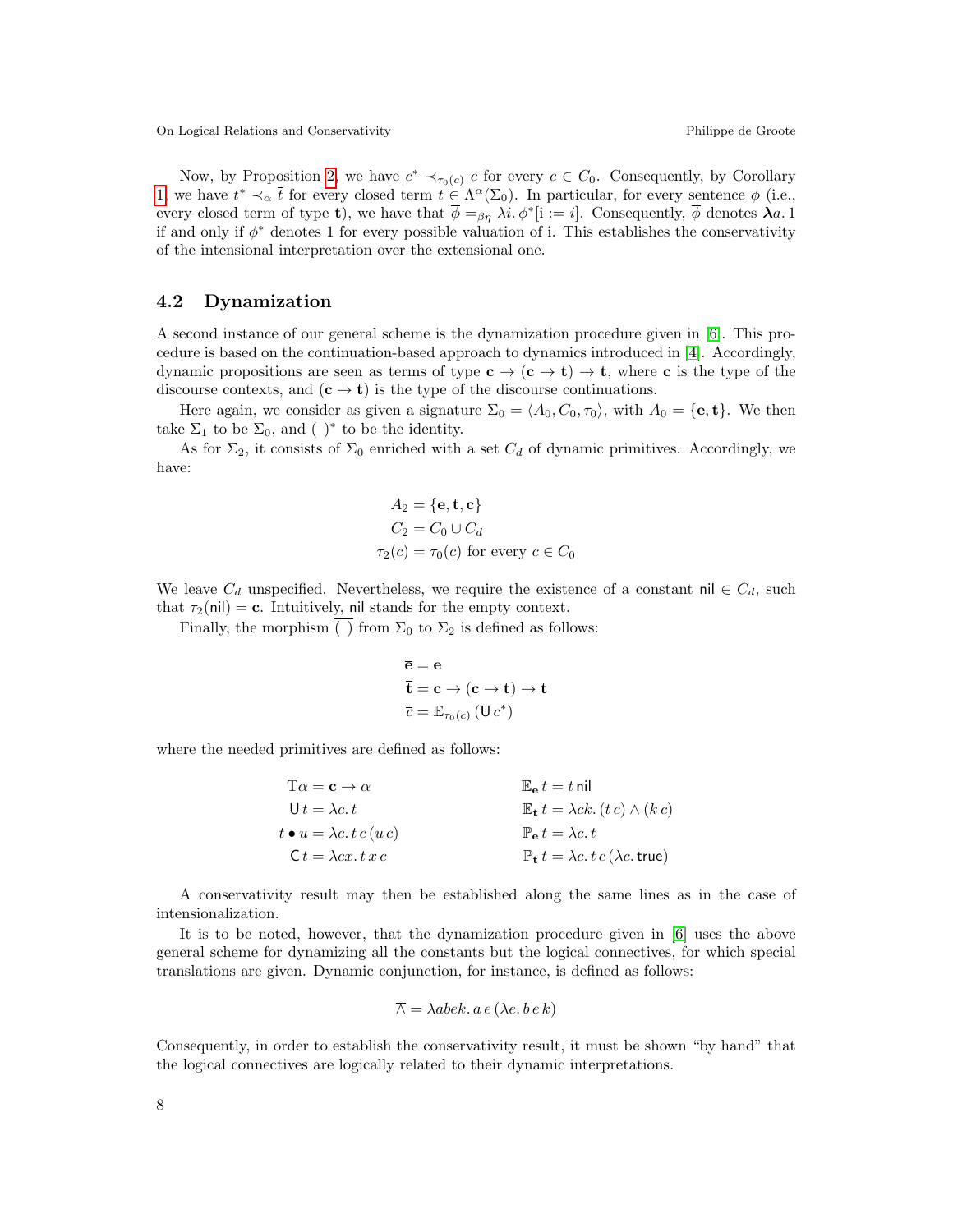#### 4.3 Type Raising

As a last example, we consider Montague's type raising. Here the picture is a little bit different. The signatures  $\Sigma_0$  and  $\Sigma_1$ , which are given, are such that  $A_0 = \{\mathbf{n}, \mathbf{np}, \mathbf{s}\}\$  and  $A_1 = \{\mathbf{e}, \mathbf{t}\}.$ Intuitively,  $\Sigma_0$  specifies the syntax of a fragment of natural language that does not contain quantified noun phrases.  $\Sigma_1$  specifies the object language in which a Montagovian interpretation of this fragment is given, and the morphism ( )<sup>∗</sup> corresponds to this Montagovian interpretation. In particular, at type level, we have:

$$
\begin{aligned} \mathbf{n}^* &= \mathbf{e} \to \mathbf{t} \\ \mathbf{n} \mathbf{p}^* &= \mathbf{e} \\ \mathbf{s}^* &= \mathbf{t} \end{aligned}
$$

 $\Sigma_2$  is then identical to  $\Sigma_1$ , while the morphism  $\overline{()}$  interprets noun phrases as type-raised entities:

$$
\overline{\mathbf{n}} = \mathbf{e} \to \mathbf{t}
$$

$$
\overline{\mathbf{n}\mathbf{p}} = (\mathbf{e} \to \mathbf{t}) \to \mathbf{t}
$$

$$
\overline{\mathbf{s}} = \mathbf{t}
$$

$$
\overline{c} = \mathbb{E}_{\tau_0(c)} (\mathbf{U} c^*)
$$

with the following primitives:

$$
T\alpha = (\alpha \to t) \to t
$$
  
\n
$$
Ut = \lambda k. k t
$$
  
\n
$$
t \bullet u = \lambda k. t (\lambda x. u (\lambda y. k (x y)))
$$
  
\n
$$
Ct = \lambda k. k (\lambda x. L (t x))
$$
  
\n
$$
E_{\mathbf{n}} t = \lambda x. t (\lambda k. k x)
$$
  
\n
$$
E_{\mathbf{n}} t = t
$$
  
\n
$$
E_{\mathbf{n}} t = t
$$
  
\n
$$
E_{\mathbf{n}} t = t (\lambda x. x)
$$
  
\n
$$
F_{\mathbf{n}} t = \lambda k. k t
$$
  
\n
$$
F_{\mathbf{n}} t = t
$$
  
\n
$$
F_{\mathbf{s}} t = \lambda k. k t
$$

where L is a function of type  $((\alpha \to t) \to t) \to \alpha$  such that  $L(\lambda k. k t) = t$ <sup>[1](#page-8-0)</sup>

To illustrate the above embedding, assume that  $C_0$  contains a constant which of type  $(np \rightarrow s) \rightarrow n \rightarrow n$ , with the following Montagovian interpretation:

$$
WHICH^* = \lambda cnx. (n x) \wedge (cx)
$$

Then, we obtain:

$$
\overline{\text{WHICH}} = \mathbb{E}_{(\mathbf{np}\to\mathbf{s})\to\mathbf{n}\to\mathbf{n}} (\mathbf{U}\,\text{WHICH}^*)
$$

$$
= \lambda cnx. (n\,x) \land (c(\lambda k. k\,x))
$$

### 5 Future Work

As explained in the introduction, this paper reports some ongoing work. Several questions remain to be settled.

<span id="page-8-0"></span><sup>&</sup>lt;sup>1</sup>At the semantic level, such a function exists for every type  $\alpha$ . However, it is not  $\lambda$ -definable. Consequently, at the syntactic level, we must add constants of the appropriate types, together with additional reduction rules.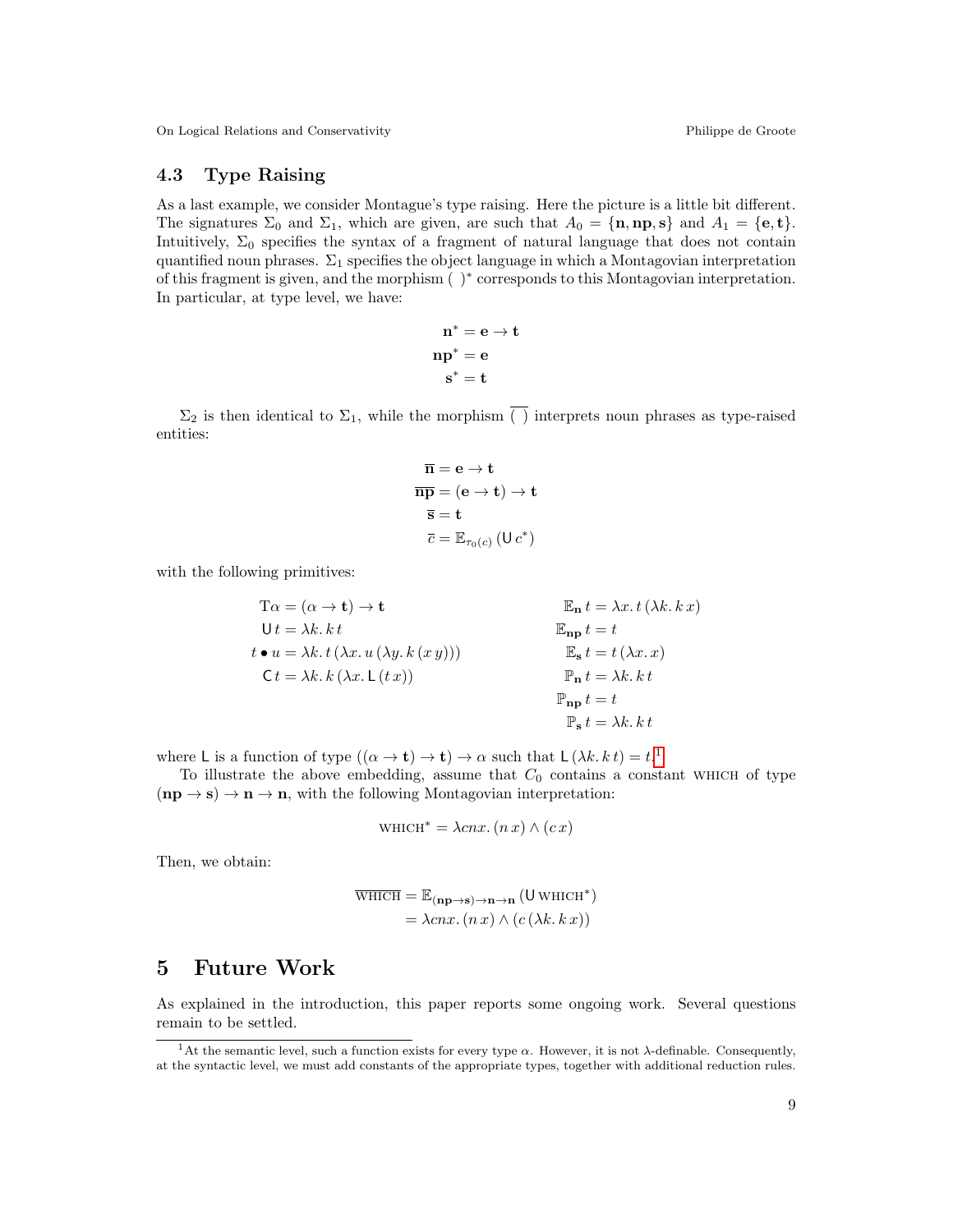A first question concerns the genericity of the approach. Did we reach an appropriate level of abstraction? To answer this question, we should study more possible instances of our construct. With this respect, a possible candidate is Champolion's proposal of interpreting sentences as generalized quantifiers over events [\[2\]](#page-9-4).

One may also question the nature of the type transformer T. Does it correspond somehow to any known kind of structure? For instance, the types assigned to U and • make sense from a modal logic point of view. This, however, is not the case for the type assigned to C. It is also the case that operations U and  $\bullet$  can be defined in every strong monad in such a way that C1 holds. Again, this is not the case for C. Is there any sensible condition that one could add to the definition of a monad in order to ensure the existence of C?

We have chosen to work at the syntactic level of the  $\lambda$ -terms because we think that it captures Montague's strategy of expressing the semantic interpretation of a natural language fragment through a translation into an intermediate object language [\[8\]](#page-10-0). Our treatment, however, is not completely satisfactory. For dynamization, for instance, the notion of equality we need at type t is a relation of logical equivalence stronger than  $\beta\eta$ -equivalence. Similarly, for type-raising, we need to require that  $L(\lambda k, k x) = x$ . The situation would be simpler at the semantic level of Henkin models because the needed notions of equality would correspond with the equality in the models. So, maybe would it better to define our construct at a model theoretical level (as it is the case in [\[5\]](#page-9-0)). The syntactic version of the construct would then be obtained by considering term models.

Our ultimate goal is to establish conservativity properties. To this end, it would be nice to prove a generic conservativity theorem at the abstract level of our construct. This requires the definition of an abstract notion of consequence relation.

The types and the  $\lambda$ -terms built upon a given signature may be seen as the objects and the arrows of a Cartesian closed category. With respect to this vision, our notion of morphism between two signatures is a functor between two Cartesian closed categories. This turns out to be a particular case of the notion of type refinement system recently introduced by Melliès and Zeilberger [\[7\]](#page-10-1). In fact, it might be the case that Mellies and Zeilberger's setting provides a good abstract framework in which we could express our generic construct. This is a question we would like to explore.

## References

- <span id="page-9-2"></span>[1] H. Barendregt, W. Dekkers, and R. Statman. Lambda Calculus with Types. Cambridge University Press, 2013.
- <span id="page-9-4"></span>[2] L. Champollion. The interaction of compositional semantics and event semantics. Linguistic  $\mathcal{B}$ Philosophy, 38(1):31–66, 2015.
- [3] Ph. de Groote. Towards abstract categorial grammars. In Association for Computational Linguistics, 39th Annual Meeting and 10th Conference of the European Chapter, Proceedings of the Conference, pages 148–155, 2001.
- <span id="page-9-3"></span>[4] Ph. de Groote. Towards a montagovian account of dynamics. In Semantics and Linguistic Theory XVI. Cornell University, Ithaca, NY, 2006.
- <span id="page-9-0"></span>[5] Ph.de Groote and M. Kanazawa. A note on intensionalization. Journal of Logic, Language and Information, 22:173–194, 2013.
- <span id="page-9-1"></span>[6] E. Lebedeva. Expression de la dynamique du discours à l'aide de continuations. Thèse de doctorat, Universit de Lorraine, 2012.